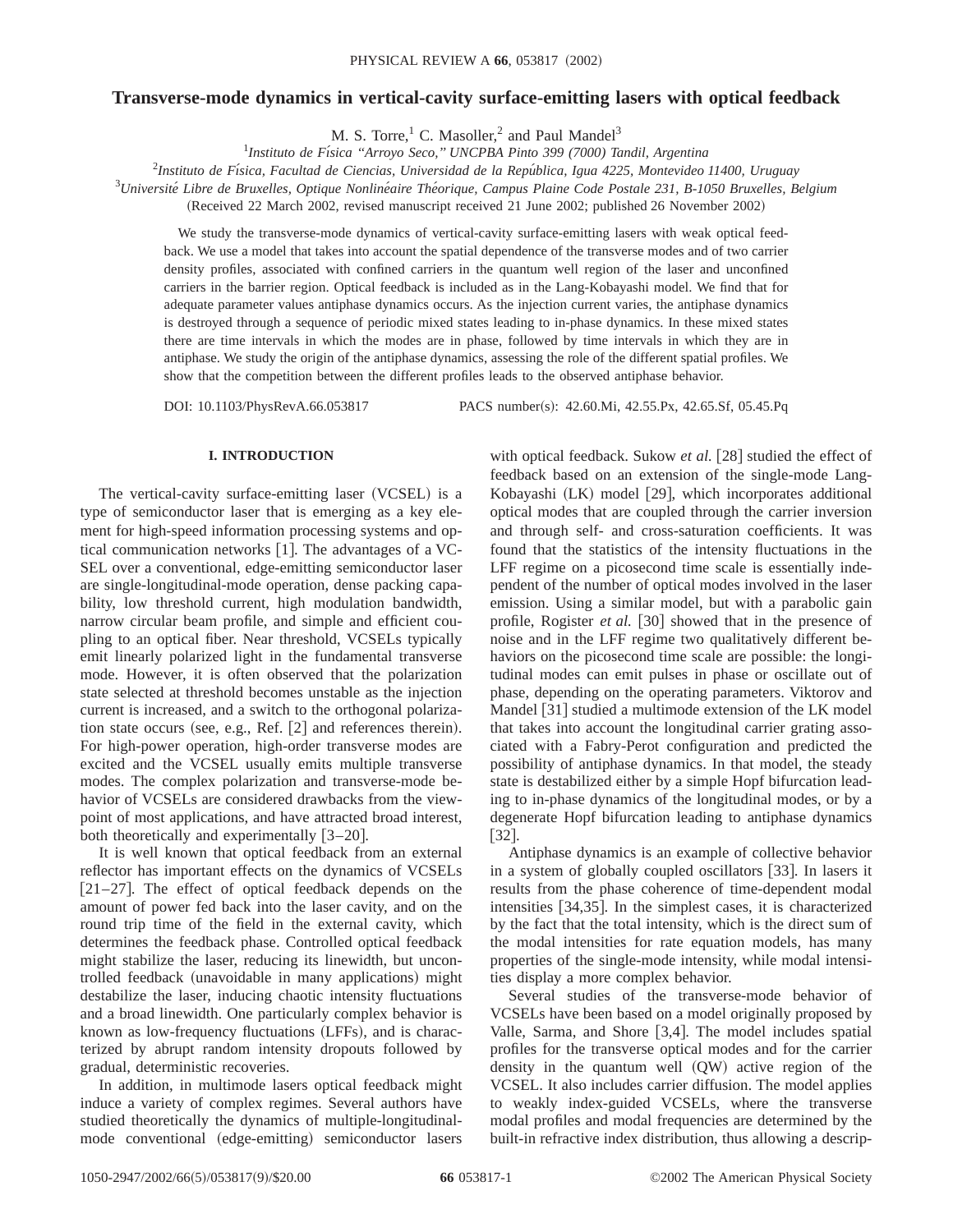tion in terms of modal amplitudes.

For a cylindrical VCSEL, the appropriate transverse modes are the linearly polarized  $LP_{m,n}$  modes [36]. They have the property  $LP_{m,n}(r,\theta) = \phi_{m,n}(r)\cos(m\theta)$  where  $(r,\theta)$ are the polar coordinates of the plane transverse to the propagation direction. Several authors  $[3,22,26,37,38]$  have simplified the numerical simulations by assuming that the azimuthal dependence of the modes with  $m > 0$  can be neglected, i.e.,  $LP_{m,n}(r,\theta) \approx \phi_{m,n}(r)$ , when these modes are degenerate. However, the resulting approximate modes are not cavity modes, except if  $m=0$ .

In this paper we use a model for VCSELs that is an extension of the model proposed by Valle *et al.* [3]. However, in order to simplify the calculations while keeping the model as complete as possible, we assume that only the first three azimuthally symmetric modes  $LP_{0,1}$ ,  $LP_{0,2}$ , and  $LP_{0,3}$  can be excited. Carrier transport effects are included by considering two carrier densities, one for the carriers in the QW region (where the carriers are in two-dimensional quantum states), and one for the carriers in the barrier region (where the carriers are in three-dimensional quantum states). The exchange of carriers between these two reservoirs (carrier capture into the QWs and escape out of the QWs) is characterized by small but finite capture and escape times. Our approach is the same as in the phenomenological standard rate equations for QW lasers [39–41]. External optical feedback is included as in the LK model, by considering a single reflection in the external cavity.

We show that a weak optical feedback may induce antiphase dynamics of the transverse modes, and we study how the antiphase dynamics is destabilized as the injection current or the diffusion coefficient varies. We find that the antiphase dynamics is destroyed through a sequence of periodic mixed states. In these states, time intervals in which the modes are in phase alternate with time intervals in which they are in antiphase. We study the origin of the antiphase behavior by considering equal and different spatial profiles for the transverse modes. We show that it is the competition between the different profiles that leads to the observed antiphase behavior.

The effects of optical feedback on the dynamics of VCSELs were previously studied by Law and Agrawal  $[23,24]$ , based on a model similar to ours but that takes into account several reflections in the external cavity and does not consider carrier capture and escape. In-phase and antiphase regimes were found in that model but that aspect of the dynamics was not the topic of these papers. Here we focus on studying in detail the in-phase and antiphase behavior. This paper is organized as follows. The model is described in Sec. II. Analytical results for the steady state are presented in Sec. III. Results of numerical simulations that show distinct dynamical regimes of the transverse modes are presented in Sec. IV. Finally, Sec. V contains a summary and the conclusions.

#### **II. THE MODEL**

We consider a cylindrically symmetric structure, whose active region (consisting of several quantum wells) is modeled as a single effective quantum well of radius *a* and thickness  $d_{\text{QW}}$ . Barrier regions of thickness  $d_b$  limit the QW region. Two highly reflecting mirrors separated by a distance *L* along the longitudinal *z* axis define the laser cavity. The injected current is azimuthally uniform over the transverse area and varies stepwise:  $j(r) = j_o$  for  $r < a$  and  $j(r) = 0$  otherwise. The emission behavior is determined by the built-in index guiding introduced by the transverse refractive index step in the surrounding region. The core (cladding) refractive index is taken to be  $n_{core}$  ( $n_{clad}$ ), i.e., the transverse refractive index profile is  $n(r) = n_{core}$  for  $r < a$  and  $n(r) = n_{clad}$ for  $r > a$ . For this geometry the appropriate transverse modes are the linearly polarized  $LP_{mn}$  modes [36], for which the transverse variation of the field is given by

$$
\psi_{mn}(r,\theta) = \frac{J_m(u_{mn}r/a)}{J_m(u_{mn})} \cos m\theta \quad \text{for } r < a,
$$
  

$$
\psi_{mn}(r,\theta) = \frac{K_m(w_{mn}r/a)}{K_m(w_{mn})} \cos m\theta \quad \text{for } r > a,
$$
 (1)

where  $J_m$  and  $K_m$  are Bessel functions of the first and second kinds, respectively,  $u_{mn} = a[(n_{core}k_{mn})^2 - \beta^2]^{1/2}$ ,  $w_{mn}$  $=a[\beta^2-(n_{clad}k_{mn})^2]^{1/2}$ ,  $\beta L=q\pi$ , *q* is an integer, and the wave vector  $k_{mn}$  is obtained from eigenvalue equations. To simplify the calculations we consider that only three modes, having azimuthal symmetry, are excited in the range of parameters considered in this paper:

$$
\psi_1(r) \equiv \psi_{01}(r,\theta) = \text{LP}_{01}, \quad \psi_2(r) \equiv \psi_{02}(r,\theta) = \text{LP}_{02},
$$
  
and 
$$
\psi_3(r,\theta) \equiv \psi_{03}(r) = \text{LP}_{03}.
$$
 (2)

The mode profiles are normalized such that  $\int_0^{\infty} |\psi_i|^2(r) r dr$  $=1$ . Since the mode profiles are exponentially small outside the active region, this normalization hardly differs from the physical normalization  $\int_0^a |\psi_i|^2(r) r dr = 1$ .

The equations for the slowly varying complex amplitude of the *i*th mode,  $e_i(t)$ , the density of carriers confined in the QW region,  $n_w(r,t)$ , and the density of (unconfined) carriers in the barrier region,  $n_b(r,t)$ , are [3,29,38]

$$
\frac{de_i}{dt} = \frac{1+j\alpha}{2} \left( g_i - \frac{1}{\tau_{pi}} \right) e_i(t) + k_i e_i(t - \tau) \exp(-j\omega_i \tau),\tag{3}
$$

$$
\frac{\partial n_b}{\partial t} = \frac{j(r)}{ed_b} - \frac{n_b}{\tau_{cap}} + \frac{V_{QW}}{V_b} \frac{n_w}{\tau_{esc}} - \frac{n_b}{\tau_n} + D_b \frac{1}{r} \frac{\partial}{\partial r} \left( r \frac{\partial n_b}{\partial r} \right),\tag{4}
$$

$$
\frac{\partial n_w}{\partial t} = \frac{V_b}{V_{\text{QW}}} \frac{n_b}{\tau_{cap}} - \frac{n_w}{\tau_{esc}} - \frac{n_w}{\tau_n} - g_o(n_w - n_t) \sum |e_i|^2 |\psi_i|^2
$$

$$
+ D_w \frac{1}{r} \frac{\partial}{\partial r} \left( r \frac{\partial n_w}{\partial r} \right). \tag{5}
$$

In these equations the modal amplitude  $e_i$  is normalized such that  $|e_i|^2 |\psi_i|^2$  is the photon density in the *i*th mode. The carrier variables are averaged along the longitudinal axis.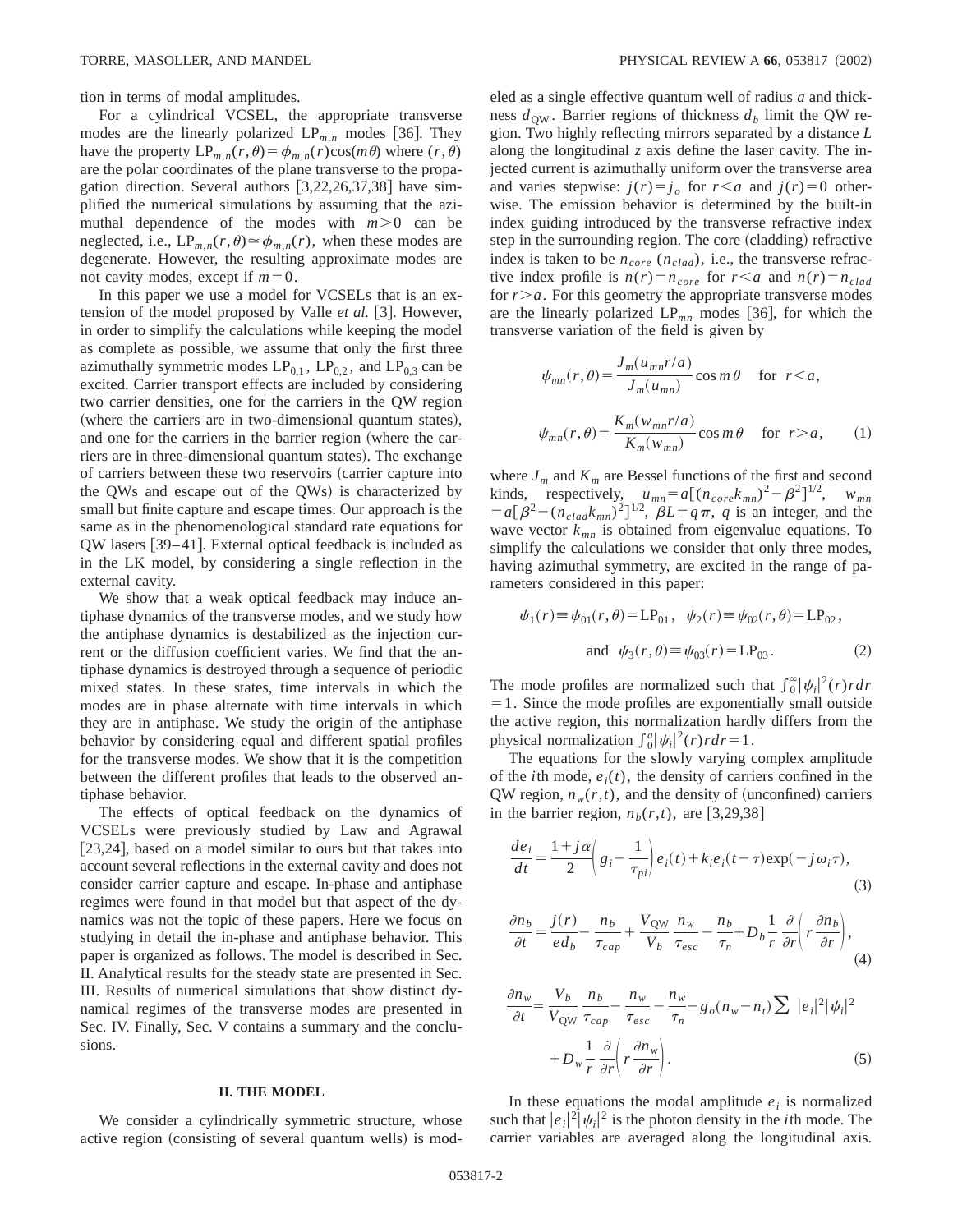Therefore,  $n_w(r,t)$  [ $n_b(r,t)$ ] represents the average carrier density in the transverse plane in the QW (barrier) region. If the QW region consists of several QWs, interwell carrier transport effects are not considered, and  $n_w$  represents the average carrier density in the QWs.

The first term in the right-hand side of Eq.  $(3)$  accounts for optical gain, losses, and phase-amplitude coupling. Here,  $\alpha$  is the linewidth enhancement factor and  $g_i$  is the modal gain,

$$
g_i(t) = \int_0^\infty g_o \Gamma_i(n_w - n_t) |\psi_i|^2 r dr, \tag{6}
$$

where  $g_o$  is the gain coefficient,  $\Gamma_i$  is the confinement factor for the *i*th mode, and  $n_t$  is the transparency carrier density.  $\tau_{pi}$  is the photon lifetime for the *i*th mode. The second term in the right-hand side of Eq.  $(3)$  takes into account the field reflected from the external cavity. We consider a single reflection, and therefore the model is valid for weak and moderate feedback levels.  $k_i$  is the feedback coefficient of the *i*th mode:  $k_i = (1 - R_2) \sqrt{R_2 R_{ext}} \eta_c / (R_2 \tau_{in})$  [24], where  $R_2$  and  $R_{ext}$  are the output and external mirror reflectivities,  $\tau_{in}$  is the solitary laser round-trip time, and  $\eta_c$  is the coupling efficiency. In general  $\eta_c$  can be different for different transverse modes, but in this study we take  $\eta_c$  to be mode independent.  $\omega_i$  is the optical frequency of the *i*th mode in the absence of feedback, and  $\tau$  is the external-cavity round-trip time.

The terms on the right-hand side of Eq.  $(4)$  correspond, from left to right, to (i) the rate at which carriers are injected into the barrier region, (ii) the rate at which carriers are captured into the QWs, (iii) the rate at which carriers escape out of the QWs,  $(iv)$  the carrier loss owing to various nonradiative recombination processes, and  $(v)$  carrier diffusion across the barrier region. The transport effects are included by a capture time  $\tau_{cap}$ , an escape time  $\tau_{esc}$ , and a diffusion coefficient  $D<sub>b</sub>$ . The carrier loss is included by a carrier lifetime  $\tau_n$ . Since the variables  $n_b$  and  $n_w$  refer to carrier densities, the different sizes of the barrier and QW regions must be taken into account. This is done by the ratio  $V_b/V_{\text{OW}}$ , where  $V_b = d_b \pi a^2$  is the volume of the barrier region, and  $V_{\text{OW}}$  $= d_{\text{OW}} \pi a^2$  is the volume of the QW region.

The terms in the right-hand side of Eq.  $(5)$  correspond, from left to right, to  $(i)$  the carriers captured into the QWs,  $(iii)$  the carriers that escape out of the QWs,  $(iii)$  the nonradiative carrier loss,  $(iv)$  the carrier loss owing to stimulated recombination, and (v) carrier diffusion across the QWs. For simplicity we consider the same nonradiative recombination time for the carriers in the QW region and for the carriers in the barrier region (the effect of different recombination times was studied in  $[38]$ .

### **III. STEADY-STATE SOLUTIONS**

The stationary solutions of Eqs.  $(3)$ – $(5)$  are

$$
e_i(t) = e_i^s \exp[i(\omega_i^s - \omega_i)t],
$$
  

$$
n_w(r,t) = n_w^s(r), \quad n_b(r,t) = n_b^s(r),
$$

where  $e_i^s$ ,  $\omega_i^s$ ,  $n_w^s(r)$ , and  $n_b^s(r)$  satisfy

$$
g_i^s = \int_0^\infty g_o \Gamma_i (n_w^s - n_t) |\psi_i|^2 r dr = 1/\tau_{pi} - 2k_i \cos(\omega_i^s \tau),
$$
\n(7)

$$
\omega_i^s - \omega_i = -\alpha k_i \cos(\omega_i^s \tau) - k_i \sin(\omega_i^s \tau), \tag{8}
$$

$$
n_b^s \left( \frac{1}{\tau_{cap}} + \frac{1}{\tau_n} \right) = \frac{j(r)}{ed_b} + \frac{V_{QW}}{V_b} \frac{n_w^s}{\tau_{esc}} + D_b \frac{1}{r} \frac{\partial}{\partial r} \left( r \frac{\partial n_b^s}{\partial r} \right), \tag{9}
$$

$$
n_w^s \left( \frac{1}{\tau_{esc}} + \frac{1}{\tau_n} \right) = \frac{V_b}{V_{\text{QW}}} \frac{n_b^s}{\tau_{cap}} - g_o(n_w^s - n_t) \sum |e_i^s|^2 |\psi_i|^2
$$

$$
+ D_w \frac{1}{r} \frac{\partial}{\partial r} \left( r \frac{\partial n_w^s}{\partial r} \right). \tag{10}
$$

Equation  $(7)$  shows that the stationary values of the modal gains depend on the feedback level but not on the carrier capture and escape times. Equation  $(8)$  determines the optical frequencies of the transverse modes in the presence of feedback, which are also independent of  $\tau_{cap}$  and  $\tau_{esc}$ . Integrating Eqs. (9) and (10) between  $r=0$  and  $r=\infty$  gives

$$
(\gamma_{cap} + \gamma_n) \int_0^\infty n_b^s r dr = \frac{1}{ed_b} \int_0^\infty j(r) r dr + \frac{V_{QW}}{V_b} \gamma_{esc} \int_0^\infty n_w^s r dr
$$

$$
+ D_b \int_0^\infty \frac{1}{r} \frac{\partial}{\partial r} \left( r \frac{\partial n_b^s}{\partial r} \right) r dr, \qquad (11)
$$

$$
(\gamma_{esc} + \gamma_n) \int_0^\infty n_w^s r dr = \frac{V_b}{V_{\text{QW}}} \gamma_{cap} \int_0^\infty n_b^s r dr
$$

$$
- \sum |e_i^s|^2 \int_0^\infty g_o(n_w^s - n_i) |\psi_i|^2 r dr
$$

$$
+ D_w \int_0^\infty \frac{1}{r} \frac{\partial}{\partial r} \left( r \frac{\partial n_w^s}{\partial r} \right) r dr, \qquad (12)
$$

where  $\gamma_{esc} = 1/\tau_{esc}$ ,  $\gamma_{cap} = 1/\tau_{cap}$ , and  $\gamma_n = 1/\tau_n$ . The numbers of carriers in the barrier and QW regions are

$$
N_b(t) = 2 \pi d_b \int_0^\infty n_b(r,t) r dr,
$$
  

$$
N_w(t) = 2 \pi d_{\text{QW}} \int_0^\infty n_{\text{QW}}(r,t) r dr,
$$

and Eqs.  $(11)$  and  $(12)$  can be rewritten as

$$
(\gamma_{cap} + \gamma_n) N_b^s = \frac{2\pi}{e} \int_0^\infty j(r) r dr + \gamma_{esc} N_w^s
$$

$$
+ D_b 2\pi d_b r \left. \frac{\partial n_b^s}{\partial r} \right|_{r=0}^{r=\infty}, \tag{13}
$$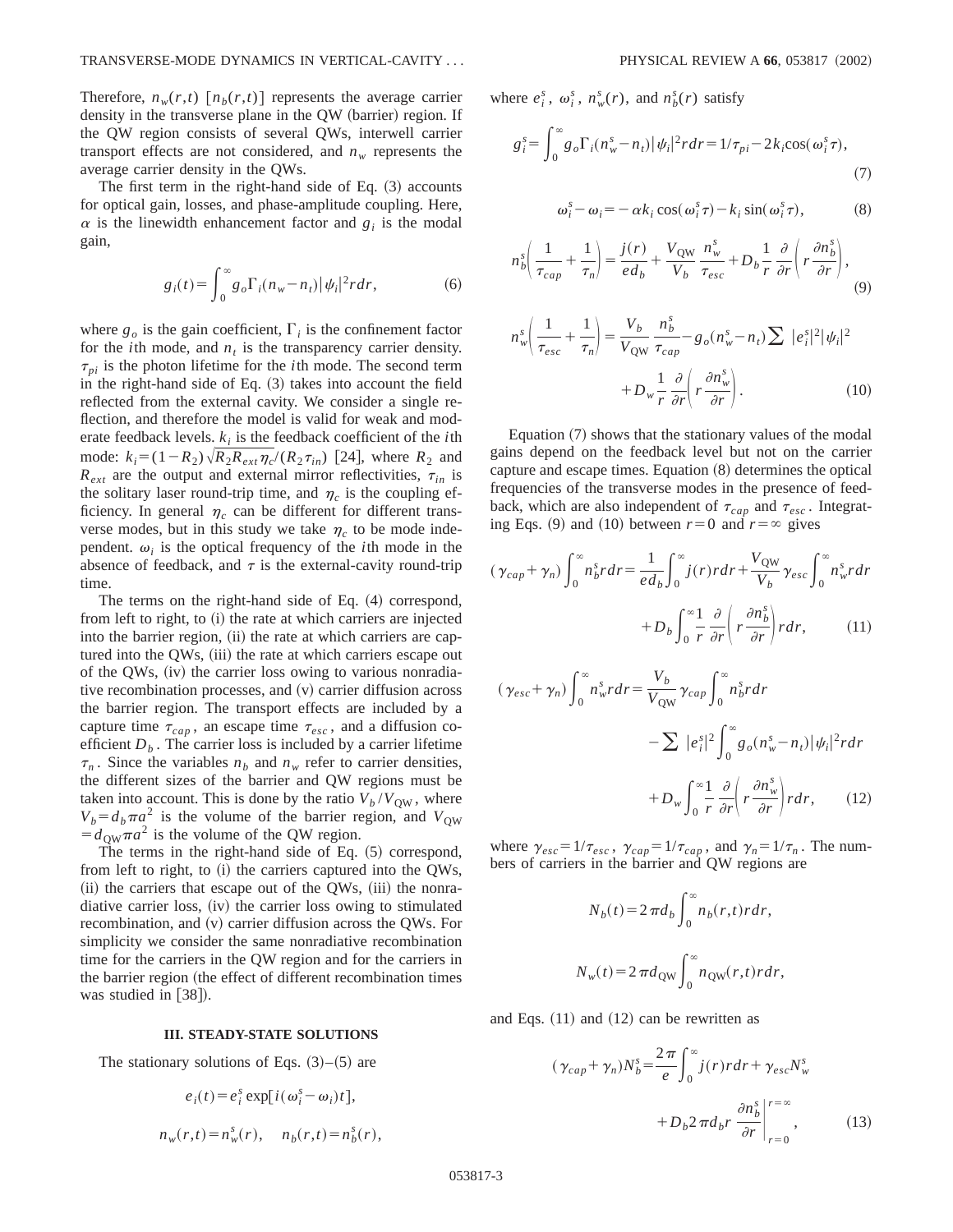$$
(\gamma_{esc} + \gamma_n)N_w^s = \gamma_{cap}N_b^s - 2\pi d_{\text{QW}} \sum |e_i^s|^2 g_i^s / \Gamma_i
$$
  
+ 
$$
D_w 2\pi d_{\text{QW}} r \left. \frac{\partial n_w^s}{\partial r} \right|_{r=0}^{r=\infty}, \tag{14}
$$

where  $S_b = 2 \pi d_b \int_0^\infty n_b^s(r) r dr$  and  $N_w^s$  $N_{\rm u}^{\rm s}$  $=2\pi d_{\text{QW}} \int_{0}^{\infty} n_{\text{QW}}^{s}(r) r dr$ . Now it is clear why it is convenient to define the normalization condition and all integrals between  $r=0$  and  $r=\infty$ .  $n_w(r=\infty)=n_b(r=\infty)=0$  and the diffusion terms vanish. Equations  $(13)$  and  $(14)$  can be simplified to

$$
(\gamma_{cap} + \gamma_n) N_b^s = J + \gamma_{esc} N_w^s, \qquad (15)
$$

$$
(\gamma_{esc} + \gamma_n) N_w^s = \gamma_{cap} N_b^s - \gamma_p I_T, \qquad (16)
$$

where  $J = 2 \pi \int_0^\infty j(r) r dr / e$  is the number of injected carriers per unit time, and  $I_T = 2 \pi d_{\text{QW}} \Sigma |e_i^s|^2$  is the total number of photons in the QW region. In Eq.  $(16)$  we have assumed that  $g_i^s \sim 1/(\Gamma_i \tau_{pi}) = \gamma_p$ . This approximation is valid for low feedback levels such that  $1/\tau_{pi} \gg k_i$ .

From Eqs. (15) and (16) we can eliminate  $N_b^s$  and obtain

$$
\gamma_p I_T = \frac{J}{1 + \gamma_n / \gamma_{cap}} - \frac{\gamma_n N_w^s}{1 + \gamma_n / \gamma_{cap}} \left( 1 + \frac{\gamma_n}{\gamma_{cap}} + \frac{\gamma_{esc}}{\gamma_{cap}} \right). \tag{17}
$$

Two limits are interesting to analyze. When the carriers do not escape out of the QW region ( $\gamma_{esc}$ ~0), we recover the simple connection between the photon number, the injected current, and the carrier number in the QW region,  $\gamma_p I_T = J_{eff} - \gamma_n N_w^s$ , with a modified, "effective" injected current  $J_{eff} = J(1 + \gamma_n / \gamma_{cap})^{-1}$ , which is slightly lower than the actual injected current (typically,  $\tau_n$  is of the order of nanoseconds, and  $\tau_{cap}$  is of the order of picoseconds; thus  $\gamma_n / \gamma_{cap} \leq 1$ ). The factor  $(1 + \gamma_n / \gamma_{cap})^{-1}$  represents the loss of carriers (due to nonradiative processes) during the capture time. In other words, a finite capture time slightly diminishes the current density effectively injected into the QW region. The other limit corresponds to a large ratio between the capture and the escape times,  $R = \tau_{cap}/\tau_{esc} = \gamma_{esc}/\gamma_{cap}$ . This leads to a larger, negative contribution of the last term in Eq.  $(17)$ , and, therefore, to a significant reduction of the total number of photons in the QW region. We will show in the next section that this favors emission in the fundamental transverse mode.

A complementary way to understand the effect of carrier capture and escape is by considering the dependence of the threshold current of the fundamental transverse mode on the capture and escape times. The threshold current can be estimated from Eq.  $(17)$  as

$$
J_{th} = \gamma_n N_w^s \left( 1 + \frac{\gamma_n}{\gamma_{cap}} + \frac{\gamma_{esc}}{\gamma_{cap}} \right). \tag{18}
$$

Clearly, an increase of  $\gamma_{esc}$  increases the threshold current, and, therefore, for a fixed injection current the laser operates closer to threshold.



FIG. 1. Total and modal intensities as the injection current increases. The diffusion coefficient is  $D_w=0.5 \ \mu \text{m}^2/\text{ns}$ . (a) Without feedback. (b) The feedback level is  $k=1$  ns<sup>-1</sup>. The thick (thin) line shows the value of the total intensity (injection current). The modes are represented as  $LP_{01}$ , dashed line;  $LP_{02}$ , dot-dashed line;  $LP_{03}$ , dotted line.

#### **IV. DYNAMICAL REGIMES**

We integrated the model equations with the parameters  $a=6 \mu m$ ,  $d_{\text{OW}}=0.024 \mu m$  (three QWs each of thickness 0.08  $\mu$ m),  $\dot{d}_b = 1.2 \mu$ m, index step=0.1,  $\alpha = 3$ ,  $g_o$  $=v_g \partial g / \partial n$  with  $v_g = 0.0715 \mu \text{m/ns}$  and  $\partial g / \partial n = 5.95$  $\times 10^{-8}$   $\mu$ m<sup>2</sup>,  $n_t = 1.33 \times 10^6$   $\mu$ m<sup>-3</sup>,  $\tau_{cap} = 5$  ps,  $\tau_{esc}$ = 25.5 ps,  $\tau_n = 1.52$  ns,  $\tau = 1$  ns, and  $D_b = 0.5 \ \mu \text{m}^2/\text{ns}$ . The time integration step is  $\Delta t = 10^{-4}$  ps and the space integration step is  $\Delta r$ =0.02  $\mu$ m. First, we consider a degenerate situation, in which all modes have the same confinement factor  $\Gamma_i = 0.038$ , frequency ( $\omega_i \tau = 0$  rad), losses ( $\tau_{pi}$  $=$  2.2 ps), and feedback level ( $k_i = k$ ). The feedback level, the diffusion coefficient  $D_w$ , and the injection current *I*  $j_{\rho} \pi a^2$  are the free parameters of our study. We show the existence of an antiphase dynamic regime for weak feedback and adequate parameter values. Next, we study the effect of carrier diffusion and modal profiles on the antiphase regime. Finally, we show that the antiphase regime is also observed in a more realistic situation, in which the modes have different optical frequencies.

Without feedback and close to threshold, the single-mode steady state is stable, while for larger injection the transverse multimode steady state is stable. The fundamental  $LP_{01}$ transverse mode has the lowest threshold and it is stable for low current. As the current increases the  $LP_{02}$  mode turns on.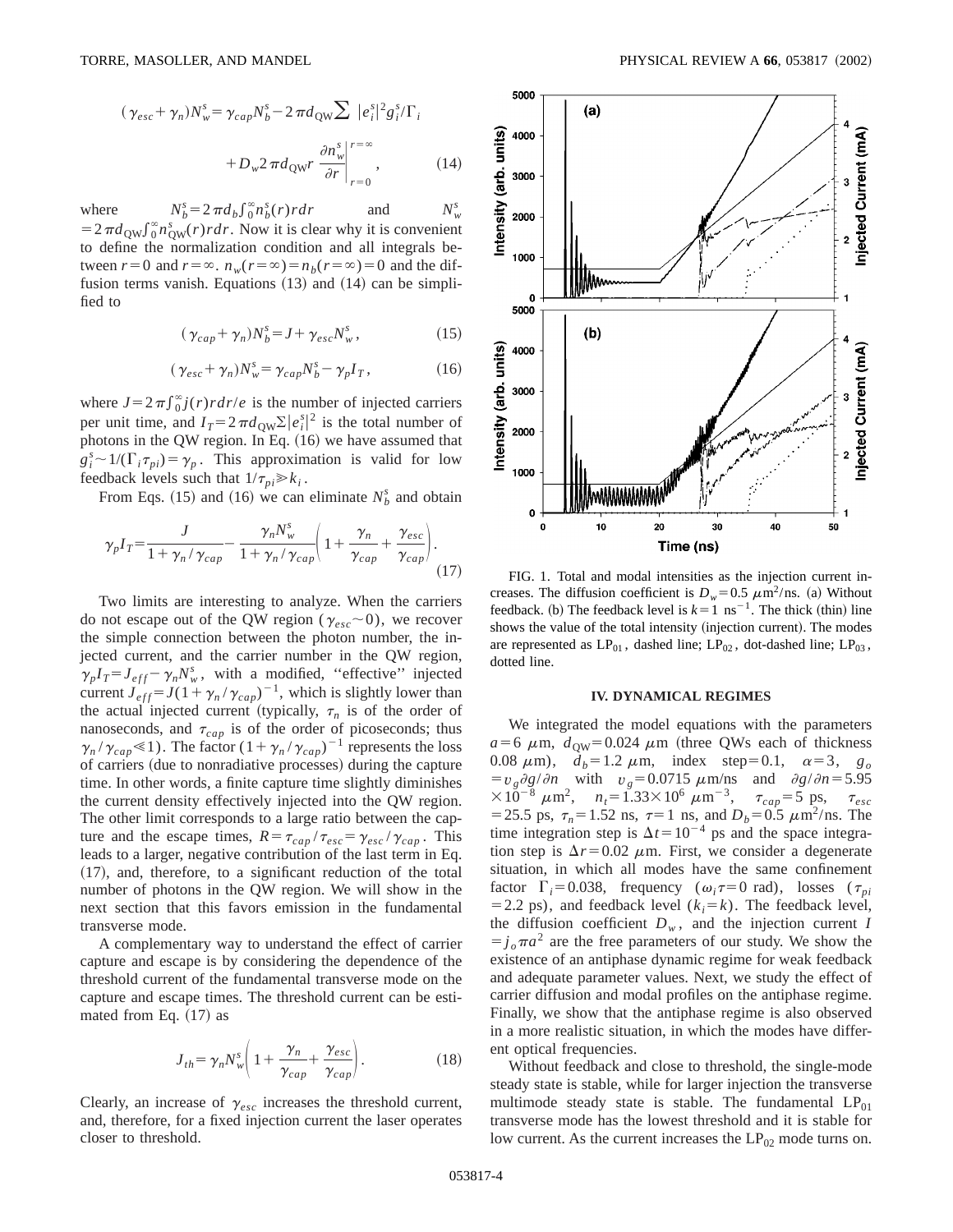

FIG. 2. Total and modal averaged intensities as a function of the injection current. All parameters are as in Fig.  $1(b)$ . The thick line shows the value of the total intensity. The modal intensities are represented as  $LP_{01}$ , dashed line;  $LP_{02}$ , dot-dashed line;  $LP_{03}$ , dotted line.

For even larger injection, the  $LP<sub>03</sub>$  mode turns on and the three modes coexist. Figure  $1(a)$  displays the total and modal intensities in the absence of feedback, as the injection current (thin solid line) gradually increases. The thick line corresponds to the total power, while the other lines correspond to the modal powers ( $LP_{01}$  dashed line;  $LP_{02}$  dot-dashed line;  $LP_{03}$  dotted line).

Weak feedback levels modify this picture quantitatively but not qualitatively. Figure 1(b) corresponds to  $k=1$  ns<sup>-1</sup>. Considering the internal round trip  $\tau_{in}$ =0.045 ps, the coupling efficiency  $\eta_c = 1$ , and the output-mirror reflectivity  $R_2$ =0.995, this feedback level corresponds to an externalmirror reflectivity of  $R_{ext} = 8.06 \times 10^{-5}$ , i.e., we work in the very weak feedback regime. Figure  $1(b)$  shows that for this feedback the modal intensities exhibit oscillations, and we find distinct dynamical regimes with increasing current. To investigate in more detail what happens for different injection currents, we plot in Fig. 2 the time-averaged value of the total and modal intensities, as a function of the injection current. In this figure the injection current *I* was kept constant until the stable regime was reached, and then the average value of the total and modal intensities was calculated. Clearly, with weak feedback the transverse-mode dynamics is such that the total intensity looks single mode, i.e., it increases linearly with the injection current except for the weak nonlinear response close to threshold. To display another facet of this intriguing coherence, we show in Fig. 3 the maximum and minimum values of the total [Fig.  $3(a)$ ] and the modal  $[Fig. 3(b)]$  intensities whose time average is shown in Fig. 2. Figure 3 reveals a complex underlying transverse-mode behavior, which is typical of antiphase dynamics in globally coupled nonlinear oscillators.

# **A. Antiphase dynamics**

For  $I \leq 1.7$  mA the VCSEL is single mode. The intensity of the  $LP_{01}$  mode exhibits undamped relaxation oscillations, whose amplitude decreases for increasing *I*. Figure 3 indi-



FIG. 3. Maximum and minimum values of the  $(a)$  total and  $(b)$ modal intensities as a function of the injection current. All parameters are as in Fig.  $1(b)$ . The modal intensities are represented as  $LP_{01}$ , dashed line;  $LP_{02}$ , dot-dashed line;  $LP_{03}$ , dotted line.

cates that for  $I=1.7$  mA there is single-mode steady-state operation involving only the  $LP_{01}$  mode. For *I* slightly larger, the  $LP_{02}$  mode emerges, destabilizing the steady-state  $LP_{01}$ mode. In the interval  $1.7 < I < 2.2$  mA, the two modes oscillate in phase. As the current is increased, a two-mode steady state is reached for  $I=2.3$  mA. As for the case  $I=1.7$  mA, increasing *I* destabilizes the steady-state operation via the emergence of a new mode. For  $I=2.4$  mA the LP<sub>03</sub> mode emerges and for *I*>2.4 mA we observe different regimes of three-mode operation. First, for  $2.4 < I < 2.7$  mA there are oscillations of the total intensity, since the maximum and minimum values differ [Fig. 3(a)]. For  $I > 2.7$  mA the maximum and minimum values of the total intensity are nearly equal, and Fig.  $3(b)$  shows that two distinct dynamical regimes actually occur. For 2.7 < I < 3.7 mA there are oscillations of the modal intensities which nearly compensate in the total intensity, while for  $I \geq 3.7$  mA each transverse mode is in steady state.

Figures 3(a) and 3(b) suggest that in the interval  $2.7 < I$  $<$  3.7 mA antiphase dynamics occurs, since the modal intensities oscillate while the total intensity remains nearly constant. In order to study the phase relations among the modes in the different dynamical regimes, Fig. 4 shows for increasing values of the injection current the total and modal inten-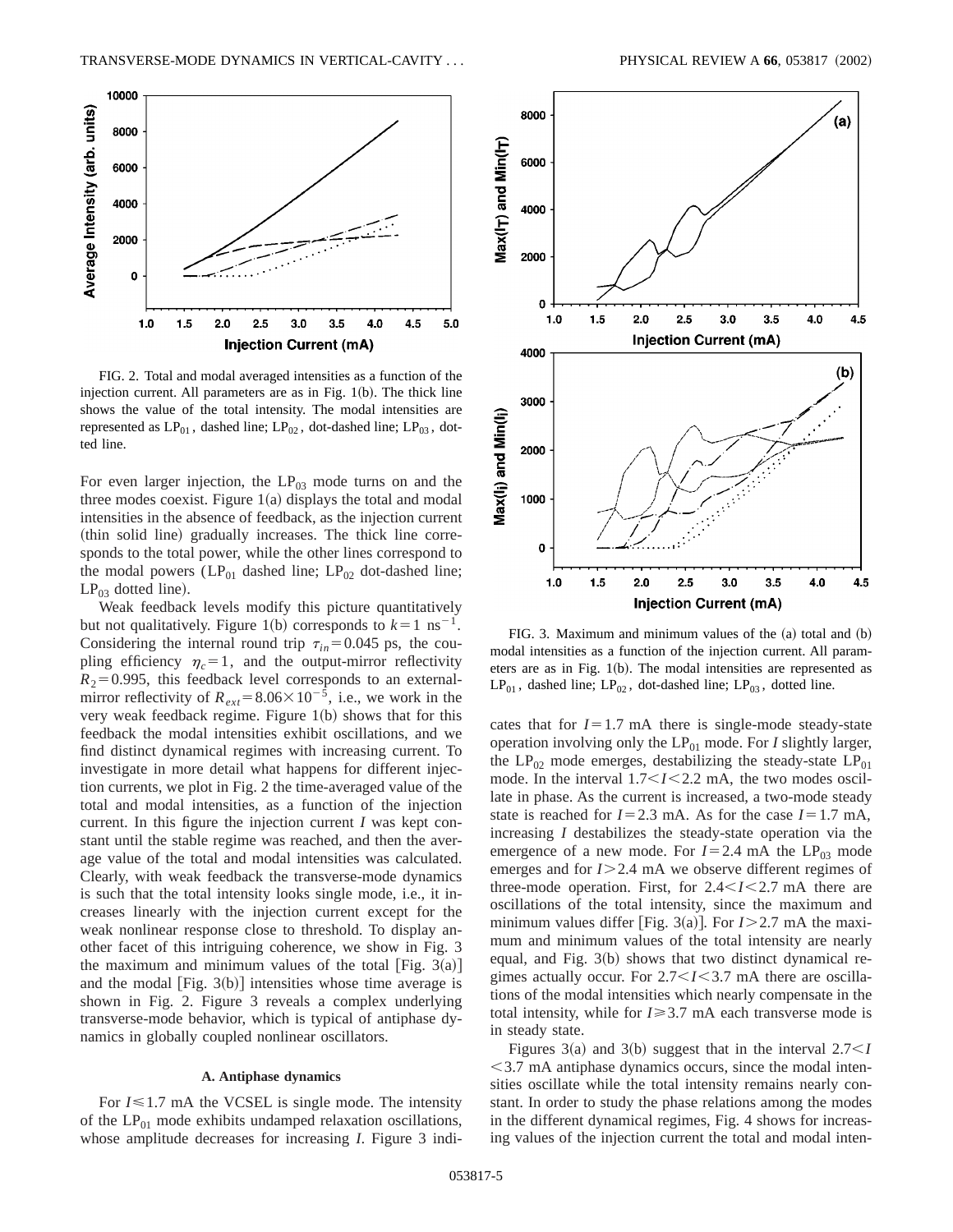

FIG. 4. Dynamic regimes for increasing injection current. (a) *I*  $= 1.7$  mA; (b)  $I = 2.1$  mA; (c)  $I = 2.3$  mA; (d)  $I = 2.55$  mA; (e) *I*  $=$  2.67 mA; (f)  $I=3.3$  mA; (g)  $I=3.7$  mA. All other parameters are as in Fig.  $1(b)$ .

sities. As before, the thick line shows the total power, while the thin lines show the modal powers  $(LP_{01},$  dashed line;  $LP_{02}$ , dot-dashed line;  $LP_{03}$ , dotted line). For low current there is the single-mode periodic regime shown in Fig.  $4(a)$ . Figure  $4(b)$  displays a two-mode in-phase regime with very different oscillation amplitudes. Figure  $4(c)$  corresponds to a two-mode steady-state regime. The emergence of the third mode leads to in-phase oscillations for the other two modes, Fig.  $4(d)$ . The transition to antiphase oscillations, Fig.  $4(f)$ , is through a mixed state displayed in Fig.  $4(e)$ . Note that in Fig.  $4(e)$  there are time intervals in which the LP<sub>01</sub> and LP<sub>02</sub> mode pulses are in phase followed by time intervals in which they are in antiphase. As a whole, this regime is periodic. For even larger injections a three-mode steady state is reached [Fig.  $4(g)$ ].

Antiphase behavior was also found by Valle  $[42]$ , in the competition of the LP<sup>c</sup><sub>11</sub> [with a cos<sup>2</sup>( $\theta$ ) dependence intensity profile], and the  $LP_{11}^s$  [with a  $sin^2(\theta)$  dependence intensity profile], when the VCSEL is subjected to injection current modulation. Moreover, previous studies by Law and Agrawal  $[23,24]$  of the dynamics of VCSELs with feedback (based on a model similar to ours, but that includes several reflections in the external cavity and does not take into account carrier capture and escape) revealed the existence of in-phase and antiphase behavior. In  $[23,24]$  the authors considered high



FIG. 5. Dynamic regimes for decreasing carrier diffusion.  $k = 1 \text{ ns}^{-1}$ ,  $I = 2.8 \text{ mA}$ . (a)  $D_w = 3.0 \mu \text{m}^2/\text{ns}$ ; (b)  $D_w$  $I = 2.8$  mA. (a)  $D_w = 3.0 \ \mu \text{m}^2/\text{ns}$ ; (b)  $D_w$  $=2.0 \ \mu \text{m}^2/\text{ns};$  (c)  $D_w=1.5 \ \mu \text{m}^2/\text{ns};$  (d)  $D_w=0.5 \ \mu \text{m}^2/\text{ns};$  (e)  $D_w$ =0.01  $\mu$ m<sup>2</sup>/ns.

reflectivity, the competition of only two transverse modes, and different contact geometries for the injection current. For instance, with a disk-contact geometry, periodic in-phase and antiphase behaviors of the  $LP_{01}$  and  $LP_{11}$  modes were found (see Figs. 5b and 5c of  $[23]$ ) for different values of the feedback parameter. Thus, antiphase dynamics seems to be a robust general feature independent of the details of the model.

As discussed in Sec. III, the effect of carrier capture and escape is to modify the current effectively injected into the laser cavity. Our numerical simulations verify that increasing  $\tau_{esc}$  is indeed equivalent to increasing the injection current, and a transition from in-phase to antiphase behavior can be observed. In the following sections we study the influence of carrier diffusion, modal profiles, and different optical frequencies on the antiphase behavior.

#### **B. Influence of the carrier diffusion**

Varying the diffusion coefficient also changes the threshold current, and therefore decreasing  $D_w$  has an effect similar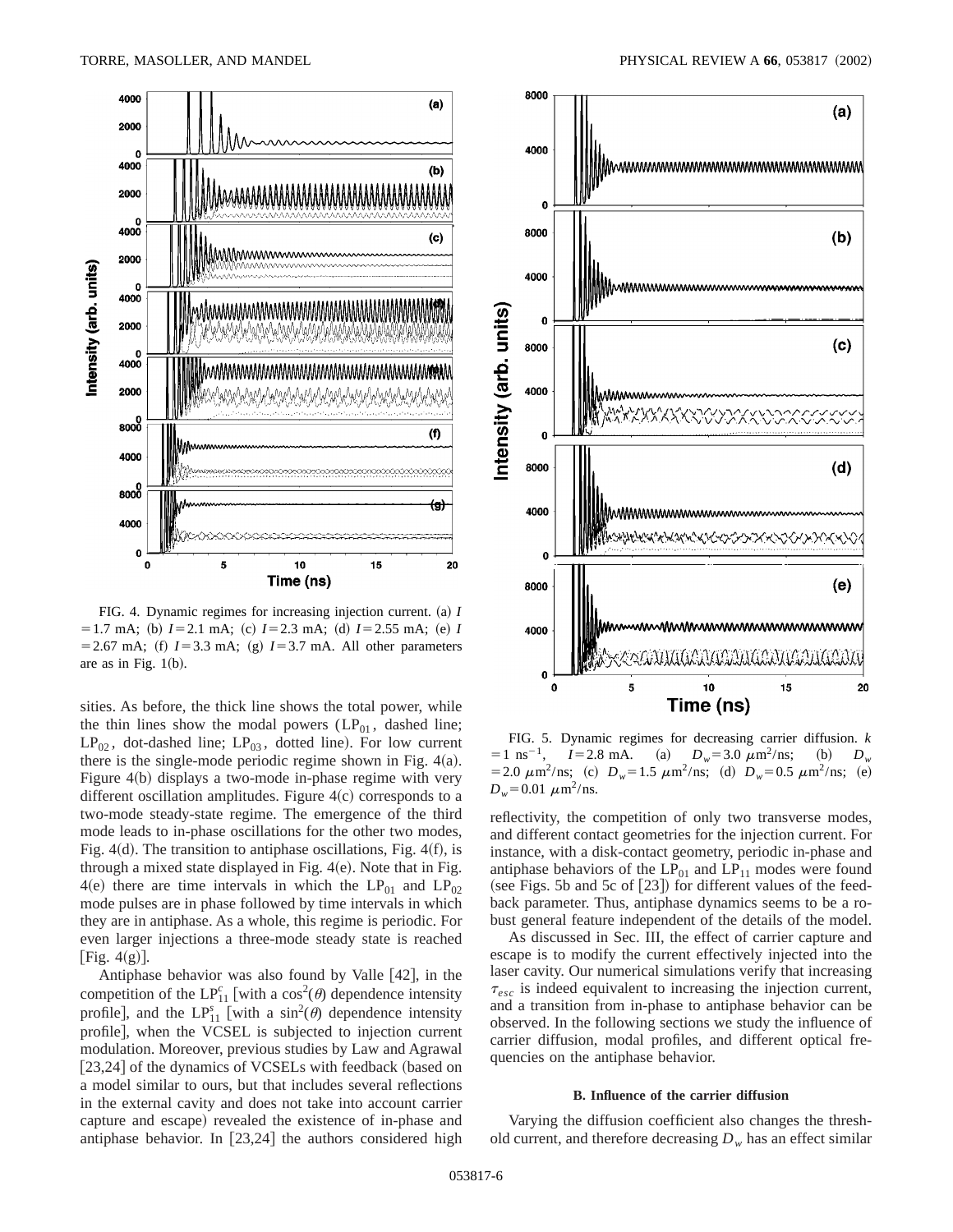

FIG. 6. Effect of different transverse mode profiles. *k*  $=1 \text{ ns}^{-1}$ , *I*=2.8 mA, *D<sub>w</sub>*=0.5  $\mu$ m<sup>2</sup>/ns. (a) The transverse modes are  $LP_{01}$ ,  $LP_{02}$ , and  $LP_{03}$ . (b) Two transverse modes have the same uniform profiles, and the third mode is the  $LP_{01}$  mode. (c) The three transverse modes have the same uniform profiles.

to increasing the injection. Figure 5 shows the transversemode dynamics for five decreasing values of the diffusion coefficient. For large diffusion [Fig.  $5(a)$ ] the laser operates on the fundamental transverse mode in a periodic regime. As the diffusion coefficient decreases, we observe a transition to antiphase oscillations involving the  $LP_{01}$  and  $LP_{02}$  modes [Figs.  $5(c)$  and  $5(d)$ ]. As the diffusion coefficient is further decreased, we find a more complex type of antiphase regime: antiphase oscillations involving the  $LP_{02}$  and  $LP_{03}$  modes, while the  $LP_{01}$  mode exhibits small oscillations that are in phase, alternately with the  $LP_{02}$  and the  $LP_{03}$  modes [Fig.  $5(e)$ ]. The results obtained for different values of the diffusion coefficient clearly show that in this model it is the population grating due to the Fabry-Perot configuration that induces the multimode behavior, as occurs in other types of homogeneously broadened lasers.



FIG. 7. Dynamic regimes for increasing injection current, when the transverse modes have different optical frequencies.  $(a)$  *I*  $= 1.7$  mA; (b)  $I = 2.1$  mA; (c)  $I = 2.3$  mA; (d)  $I = 2.55$  mA; (e) *I*  $=$  2.67 mA; (f)  $I=3.3$  mA; (g)  $I=3.7$  mA.  $\lambda_1=851.8$  nm,  $\lambda_2$ =852.0 nm, and  $\lambda_3$ =852.2 nm. All other parameters are as in Fig. 4.

#### **C. Transverse profile competition**

In order to understand the origin of antiphase dynamics in this model, we analyze the competition among the three transverse modes. For that purpose, we shall replace the LP profiles used up to here  $[Eq. (1)]$  by other profiles.

Figure 6 shows the effect of different profiles. Figure  $6(a)$ is used as a reference: the transverse profiles are the  $LP_{01}$ ,  $LP_{02}$ , and  $LP_{03}$  modes, and an antiphase oscillation is observed between the  $LP_{01}$  and  $LP_{02}$  modes. Next, we assume that modes 2 and 3 have uniform profiles within the active region  $[ |\psi_i(r)|^2 = c_i$  for  $r < a$  and  $|\psi_i(r)|^2 = 0$  otherwise] while the third mode is the fundamental transverse mode  $LP<sub>01</sub>$ . This case is shown in Fig. 6(b), where we observe that the two modes with equal profiles are identical (dot-dashed line), while the third mode (dashed line) oscillates such that large (small) peaks in the identical modes correspond to small (large) peaks in the third mode. Last, we consider the case in which all modes have uniform profiles. In this case, all three modes are identical and oscillate in phase, and the total intensity is exactly three times the intensity of any mode [Fig.  $6(c)$ ].

The initial conditions are the same in Figs.  $6(a)$ ,  $6(b)$ , and  $6(c)$ . The initial conditions are taken all through the paper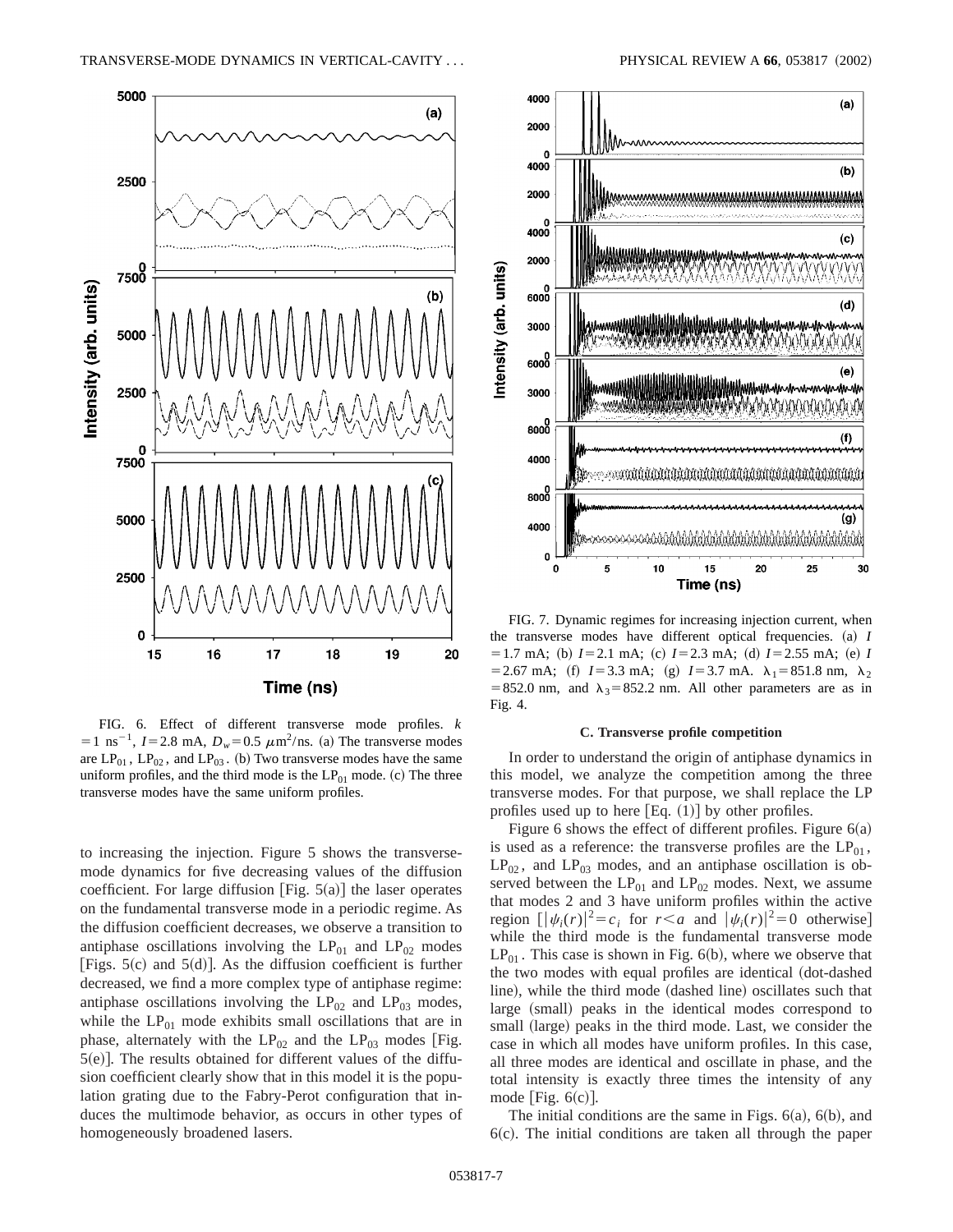with the laser off, i.e., the modal amplitudes are at the noise level and the carrier densities are at the transparency value. The different dynamic regimes shown in Figs.  $6(a)$ ,  $6(b)$ , and  $6(c)$  are thus a consequence of the transverse-mode profiles considered.

From these results it is clear that in this model the antiphase dynamics has its origin in the mode coupling and competition (fourth term) in Eq.  $(5)$ . The competition among the transverse modes with different spatial profiles to ''burn holes" in the same reservoir of carriers  $(i.e., the carriers in$ the QWs) leads to the observed antiphase dynamics. Equivalently, one can interpret this mechanism as a transverse carrier grating induced by the different weights  $|\psi_i|^2$  of the lasing modes. This behavior has also been found recently in the dynamics of the longitudinal modes of an edge-emitting laser with optical feedback  $\lceil 31,32 \rceil$  and it is the same mechanism that leads to antiphase dynamics.

## **D. Influence of different optical frequencies and different feedback levels**

In the preceding subsections, the three transverse modes have the same optical frequencies, and one might question if the antiphase regime found is not a singular property of the degenerate equations. Figure 7 shows results in which the modes have different optical frequencies:  $\lambda_1 = 851.8$  nm,  $\lambda_2$ =852.0 nm, and  $\lambda_3$ =852.2 nm, all other parameters being as in Fig. 4. The antiphase regime persists, and this confirms that, given the smallness of the intermode frequency separation with respect to the optical frequency, intermode frequency differences may be treated by a perturbation theory of which Eqs.  $(3)$ – $(5)$  are the zero order approximation.

The antiphase regime is also robust with respect to slightly different feedback levels. Figure 8 shows results for  $k_1 = k_2 = 1$  ns<sup>-1</sup>,  $k_3 = 2$  ns<sup>-1</sup>, all other parameters being as in Fig.  $4(f)$ . Clearly the antiphase regime survives.

#### **V. SUMMARY AND CONCLUSIONS**

The transverse-mode dynamics of an index-guided vertical-cavity surface-emitting laser with weak optical feedback was analyzed using a model that takes into account three transverse modes and two carrier density profiles, associated with confined carriers in the quantum well region of the laser. We found antiphase dynamics and studied the destabilization of this regime when the injection current or the carrier diffusion varies. We found that the antiphase dynamics is destabilized though a sequence of mixed states, in



FIG. 8. Antiphase regime when the modes have different feedback levels.  $k_1 = 1 \text{ ns}^{-1}$ ,  $k_2 = 1 \text{ ns}^{-1}$ , and  $k_3 = 2 \text{ ns}^{-1}$ . All other parameters are as in Fig.  $4(b)$ .

which time intervals in which the mode pulses are in phase alternate with time intervals in which they are in antiphase. We have also shown that in this model the antiphase dynamics is due to the transverse profiles of the optical modes, which compete for the same reservoir of carriers.

Antiphase dynamics is usually studied in the frame of modal rate equations  $[30-32]$ , where the carrier density is expanded either in Fourier series or in modal series. These series have to be truncated and the approximation induced by this truncation is difficult to assess  $[43]$ . The power of the model studied in this paper is that no such expansion has been introduced and the carrier density dynamical equation is complete, including diffusion. As a result, there is no ambiguity as to the origin of the antiphase dynamics. This is especially clear from the analysis of Sec. IV C, where antiphase dynamics was clearly attributed to the transverse grating of the carriers. The negative aspect of this model is that little can be concluded analytically about the timedependent regimes of the model equations  $(3)$ – $(5)$ . Numerical simulations are essential to understand the dynamical regimes.

### **ACKNOWLEDGMENTS**

M.S.T. was supported in part by a grant from Secretaría de Ciencia y Técnica (UNCPBA-Argentina), C.M. was supported in part by Proyecto de Desarrollo de Ciencias Basicas (PEDECIBA) and Comision Sectorial de Investigacion Cientifica (Uruguay), and P.M. was supported by the Fonds National de la Recherche Scientifique and the Interuniversity Attraction Pole program of the Belgian government.

- [1] Vertical-Cavity Surface-Emitting Lasers, edited by K.D. Choquette and D. G. Deppe, SPIE Proc. Vol. 3003 (SPIE, Bellingham, WA, 1997).
- [2] M. San Miguel, in *Semiconductor Quantum Optoelectronics*, edited by A. Miller, M. Ebrahimzadeh, and D.M. Finlayson (Institute of Physics, Bristol, 1999), p. 339.
- [3] A. Valle, J. Sarma, and K.A. Shore, Opt. Commun. **115**, 297

 $(1995).$ 

- [4] A. Valle, J. Sarma, and K.A. Shore, IEEE J. Quantum Electron. **31**, 1423 (1995).
- [5] M. San Miguel, Q. Feng, and J.V. Moloney, Phys. Rev. A 52, 1728 (1995).
- [6] J. Martin-Regalado, S. Balle, M. San Miguel, A. Valle, and L. Pesquera, Quantum Semiclassic. Opt. 9, 713 (1997).